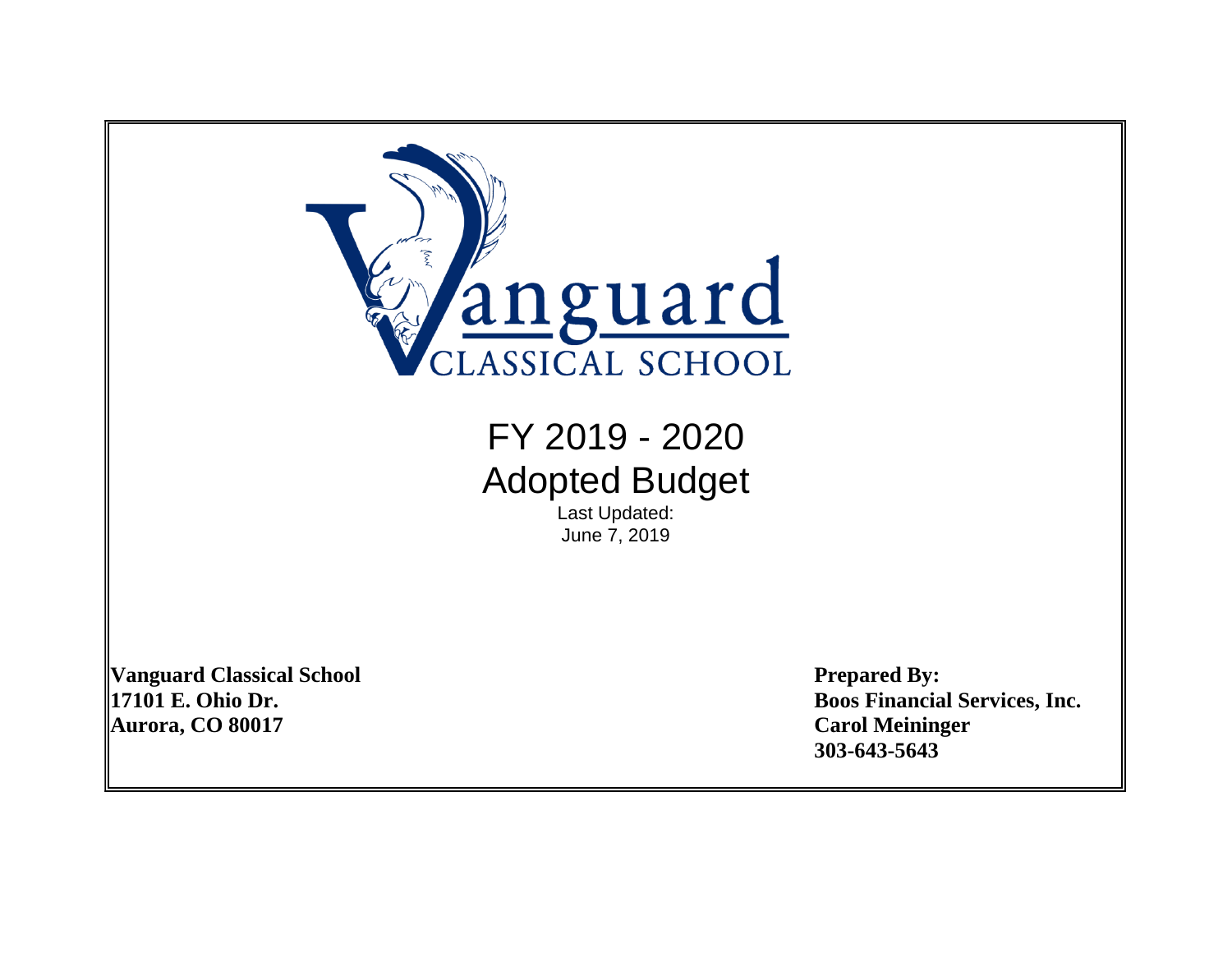|                                                            |                   | Projected          | % Chg              | <b>Adopted</b>     | <b>Change</b>     | $%$ Chg<br><b>From</b> | Projected          | Projected          | Projected          | Projected          |
|------------------------------------------------------------|-------------------|--------------------|--------------------|--------------------|-------------------|------------------------|--------------------|--------------------|--------------------|--------------------|
|                                                            | Actual            | $2018 - 19$        | <b>From Prior</b>  | $2019 - 20$        | <b>From Prior</b> | Prior                  | $2020 - 21$        | 2021 - 22          | $2022 - 23$        | $2023 - 24$        |
| <b>Description</b>                                         | <b>June 2018</b>  |                    | Year               | <b>Budget</b>      | Year              | Year                   | <b>Budget</b>      | <b>Budget</b>      | <b>Budget</b>      | <b>Budget</b>      |
| <b>BEGINNING FUND BALANCE</b>                              |                   |                    |                    |                    |                   |                        |                    |                    |                    |                    |
| <b>Beginning Fund Balance</b>                              | \$<br>648,566     | \$1,071,770        | 65.3%              | \$1,115,013        | \$<br>43,243      | 4.0%                   | \$1,876,668        | \$3,140,468        | \$5,270,075        | \$7,708,184        |
| <b>REVENUES</b>                                            |                   |                    |                    |                    |                   |                        |                    |                    |                    |                    |
| <b>Funded Full Time Students</b>                           |                   |                    | 1,130 Head Count   |                    |                   | (23) Count             |                    |                    |                    |                    |
| FTE / Head Count                                           | 1,195             | 1,071              | <b>FTE</b>         | 1,107              | 36 FTE            |                        | 1,154              | 1,231              | 1,256              | 1,274              |
| <b>PPR</b>                                                 | 7,956.22          | 8,474.35           | 6.5%               | 8,831.94           | 357.6             | 4.2%                   | 9,096.90           | 9,369.81           | 9,650.90           | 9,940.43           |
| School Finance Funding                                     | 9,504,595         | 9,076,876          | $-4.5%$            | 9,776,958          | 700,081           | 7.7%                   | 10,497,821         | 11,534,230         | 12,121,530         | 12,664,103         |
| Mill Levy Funding                                          | 754,545           | 2,312,916          | 206.5%             | 2,466,462          | 153,547           | 6.6%                   | 2,571,181          | 2,742,742          | 2,798,443          | 2,838,548          |
| At Risk Adjustment                                         | (91, 836)         | (195, 714)         | 113.1%             | (214, 611)         | (18, 896)         | 9.7%                   | (227, 347)         | (250, 854)         | (264, 483)         | (277, 731)         |
| <b>Fundraising</b>                                         |                   |                    |                    |                    |                   |                        |                    |                    |                    |                    |
| Gifts & Donations                                          | 6,595             | 4,844              | $-26.5%$           | 4,844              |                   | 0.0%                   | 4,844              | 4,844              | 4,844              | 4,844              |
| <b>Other Local Revenues</b>                                |                   |                    |                    |                    |                   |                        |                    |                    |                    |                    |
| <b>Student Activities</b>                                  | 159,602           | 117,500            | $-26.4%$           | 117,500            |                   | 0.0%                   | 117,500            | 117,500            | 117,500            | 117,500            |
| Interest Income                                            | 391               | 1,100              | 181.6%             | 16,000             | 14,900            | 1354.5%                | 16,000             | 16,000             | 16,000             | 16,000             |
| <b>Bond Funding</b>                                        | 130,059           | 124,082            | $-4.6%$            | $\mathbf 0$        | (124, 082)        |                        | $\mathbf 0$        | $\mathbf 0$        | $\mathbf 0$        | $\Omega$           |
| <b>State and Federal Grants</b>                            |                   |                    |                    |                    |                   |                        |                    |                    |                    |                    |
| <b>ELPA</b>                                                | 176,755           | 253,182            | 43.2%              | 253,182            | ÷,                | 0.0%                   | 253,182            | 253,182            | 253,182            | 253,182            |
| <b>READ Act</b>                                            | 157,877           | 136,906            | $-13.3%$           | 136,906            |                   | %                      | 136,906            | 136,906            | 136,906            | 136,906            |
| <b>State Capital Construction</b>                          | 314,308           | 321,144            | 2.2%               | 297,783            | (23, 361)         | $-7.3%$                | 310,426            | 331,139            | 337,864            | 342,706            |
| <b>CDE SHP Grant</b>                                       | 118,247           | 231,755            | 96.0%              | 231,755            |                   | 0.0%                   | 231,755            | 231,755            | 231,755            | 231,755            |
| Title I                                                    | 49,280            | 115,478            | 134.3%             | 110,207            | (5,271)           | $-4.6%$                | 110,207            | 110,207            | 110,207            | 110,207            |
| Title II                                                   |                   |                    |                    | 29,218             | 29,218            |                        | 29,218             | 29,218             | 29,218             | 29,218             |
| Title IV                                                   |                   |                    |                    | 8,458              | 8,458             |                        | 8,458              | 8,458              | 8,458              | 8,458              |
| <b>Food Service Revenue Total</b>                          | 488,155           | 432,272            | $-11.4%$           |                    | (432, 272)        |                        |                    |                    |                    |                    |
| <b>Total Revenues</b>                                      | 11,768,572        | 12,932,341         | 9.9%               | 13,234,662         | 302,322           | 2.3%                   | 14,060,151         | 15,265,327         | 15,901,424         | 16,475,697         |
| <b>Beginning Fund Balance &amp; Revenues</b>               | 12,417,138        | 14,004,111         | 12.8%              | 14,349,676         | 345,565           | 2.5%                   | 15,936,819         | 18,405,795         | 21,171,499         | 24,183,881         |
|                                                            |                   |                    |                    |                    |                   |                        |                    |                    |                    |                    |
| <b>EXPENDITURES</b>                                        |                   |                    |                    |                    |                   |                        |                    |                    |                    |                    |
| Salaries:                                                  |                   |                    |                    |                    |                   |                        |                    |                    |                    |                    |
| <b>Teachers</b>                                            | 2,881,728         | 3,352,469          | 16.3%              | 3,186,781          | (165, 688)        | $-4.9%$                | 3,274,417          | 3,364,464          | 3,456,987          | 3,552,054          |
| <b>Special Education Teachers</b>                          | 571,811           | 663,806            | 16.1%              | 520,100            | (143, 706)        | $-21.6%$               | 534,403            | 549,099            | 564,199            | 579,715            |
| Special Education Para's/ESL<br><b>Instructional Aides</b> | 80,613<br>425,003 | 343,285            | 325.8%<br>$-13.5%$ | 339,970<br>412,950 | (3,315)<br>45,188 | $-1.0%$                | 349,319            | 358,925            | 368,796            | 378,938            |
|                                                            | 119,418           | 367,762<br>181,157 | 51.7%              | 158,770            | (22, 387)         | 12.3%<br>$-12.4%$      | 424,306<br>163,136 | 435,975<br>167,622 | 447,964<br>172,232 | 460,283<br>176,968 |
| <b>Student Support Svcs</b><br>Administration              | 369,360           | 572,990            | 55.1%              | 639,620            | 66,630            | 11.6%                  | 657,210            | 675,283            | 693,853            | 712,934            |
| <b>Operational Support Services</b>                        |                   |                    |                    | 148,000            | 148,000           |                        | 152,070            | 156,252            | 160,549            | 164,964            |
| <b>Administrative Assistants</b>                           | 138,029           | 179,400            | 30.0%              | 186,170            | 6,770             | 3.8%                   | 191,290            | 196,550            | 201,955            | 207,509            |
| <b>Total Salaries</b>                                      | 4,585,963         | 5,660,869          | 23.4%              | 5,592,361          | (68, 508)         | $-1.2%$                | 5,746,151          | 5,904,170          | 6,066,535          | 6,233,364          |
| <b>Percentage of Revenues</b>                              | 39%               | 44%                | 12.3%              | 42%                |                   | $-3.5%$                | 41%                | 39%                | 38%                | 38%                |
| <b>Benefits:</b>                                           |                   |                    |                    |                    |                   |                        |                    |                    |                    |                    |
| <b>Health Benefits</b>                                     | 297,175           | 305,136            | 2.7%               | 360,000            | 54,864            | 18.0%                  | 392,400            | 427,716            | 466,210            | 508,169            |
| PERA/Medicare                                              | 955,382           | 1,233,848          | 29.1%              | 1,221,931          | (11, 917)         | $-1.0%$                | 1,255,534          | 1,290,061          | 1,325,538          | 1,361,990          |
| <b>Total Benefits</b>                                      | 1,252,557         | 1,538,984          | 22.9%              | 1,581,931          | 42,947            | 2.8%                   | 1,647,934          | 1,717,777          | 1,791,748          | 1,870,160          |
| <b>Percentage of Salaries</b>                              | 27%               | 27%                |                    | 28%                | $-63%$            |                        | 29%                | 29%                | 30%                | 30%                |
| <b>Total Salaries &amp; Benefits</b>                       | 5,838,520         | 7,199,853          | 23.3%              | 7,174,292          | (25, 561)         | $-0.4%$                | 7,394,085          | 7,621,947          | 7,858,283          | 8,103,524          |
| <b>Percentage of Revenues</b>                              | 50%               | 56%                |                    | 54%                |                   |                        | 53%                | 50%                | 49%                | 49%                |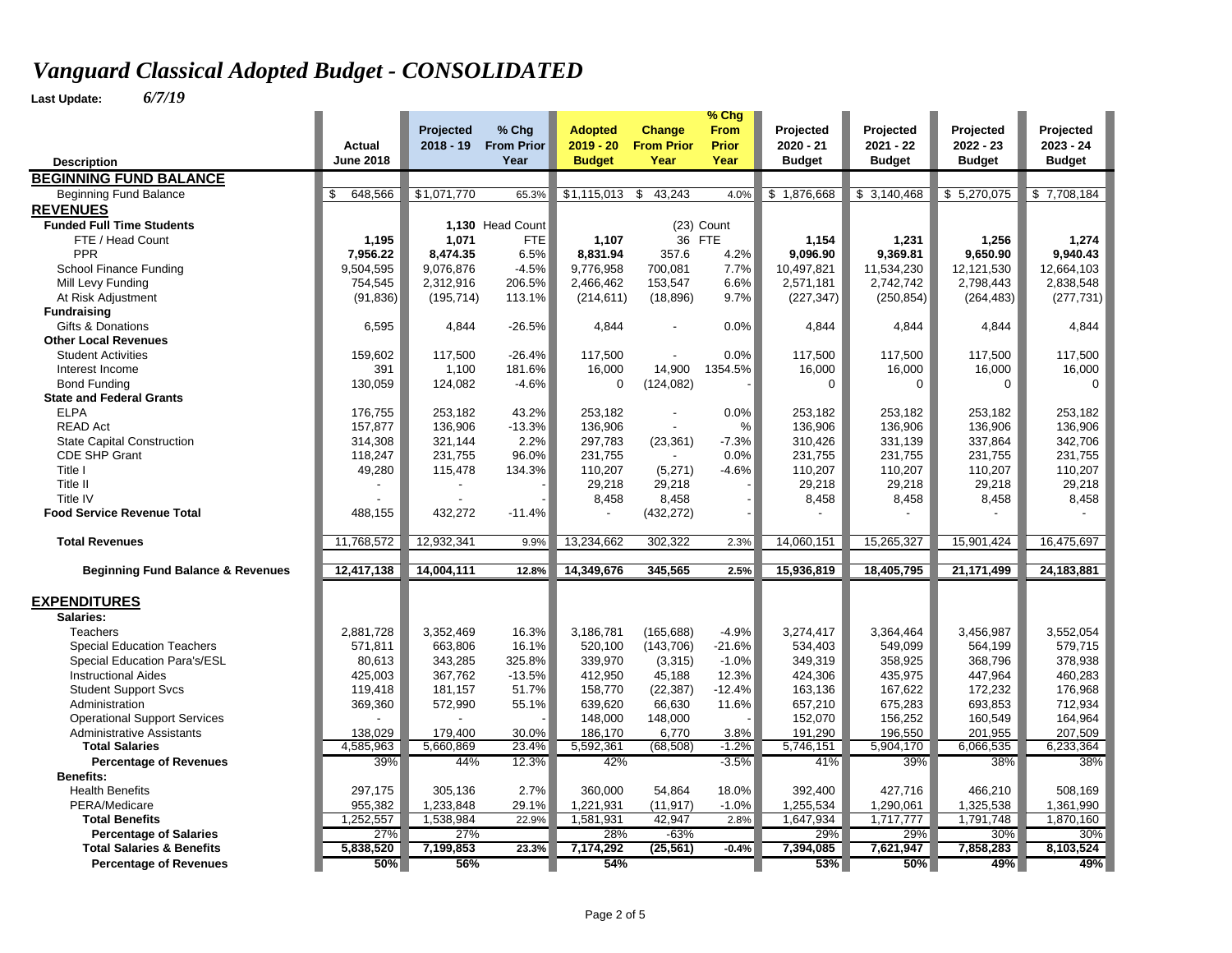|                                              |                  |             |                   |                |                          | % Chg        |               |               |               |               |
|----------------------------------------------|------------------|-------------|-------------------|----------------|--------------------------|--------------|---------------|---------------|---------------|---------------|
|                                              |                  | Projected   | % Chg             | <b>Adopted</b> | Change                   | <b>From</b>  | Projected     | Projected     | Projected     | Projected     |
|                                              | Actual           | $2018 - 19$ | <b>From Prior</b> | $2019 - 20$    | <b>From Prior</b>        | <b>Prior</b> | 2020 - 21     | 2021 - 22     | $2022 - 23$   | $2023 - 24$   |
| <b>Description</b>                           | <b>June 2018</b> |             | Year              | <b>Budget</b>  | Year                     | Year         | <b>Budget</b> | <b>Budget</b> | <b>Budget</b> | <b>Budget</b> |
| <b>INSTRUCTIONAL:</b>                        |                  |             |                   |                |                          |              |               |               |               |               |
| <b>Purchased Services</b>                    |                  |             |                   |                |                          |              |               |               |               |               |
| Purchased Services- Prof. Ed. Services       | 520              | 60,000      | 11438.5%          | 52,000         | (8,000)                  | $-13.3%$     | 53,560        | 55,167        | 56,822        | 58,526        |
| Substitutes - Kelly Services                 | 84,363           | 89,584      | 6.2%              | 93,000         | 3,416                    | 3.8%         | 95,790        | 98,664        | 101,624       | 104,672       |
| <b>SPED Services</b>                         | 294,347          | 149,389     | $-49.2%$          | 165,000        | 15,611                   | 10.4%        | 169,950       | 175,049       | 180,300       | 185,709       |
| Prof Development Fees & Travel               | 28,152           | 24,000      | $-14.7%$          | 24,000         | $\blacksquare$           | 0.0%         | 24,720        | 25,462        | 26,225        | 27,012        |
| <b>Equipment Rentals - Copiers</b>           | 117,135          | 135,000     | 15.3%             | 136,950        | 1,950                    | 1.4%         | 141,059       | 145,290       | 149,649       | 154,138       |
| <b>Contracted Field Trips</b>                | 10,209           | 11,000      | 7.7%              | 12,000         | 1,000                    | 9.1%         | 12,360        | 12,731        | 13,113        | 13,506        |
| <b>CDE SHP Grant</b>                         | 27,890           | 38,000      | 36.2%             | 38,000         | $\overline{\phantom{a}}$ | 0.0%         | 39,140        | 40,314        | 41,524        | 42,769        |
| <b>Supplies and Materials</b>                |                  |             |                   |                |                          |              |               |               |               |               |
| Books & Materials - Instructional            | 68,410           | 88,000      | 28.6%             | 88,000         | $\overline{a}$           | 0.0%         | 90.640        | 93,359        | 96.160        | 99.045        |
| Instructional Technology                     | 131,872          | 105,000     | $-20.4%$          | 80,000         | (25,000)                 | $-23.8%$     | 82,400        | 84,872        | 87,418        | 90,041        |
| <b>Student Activities</b>                    | 69,039           | 81,000      | 17.3%             | 82,000         | 1,000                    | 1.2%         | 84,460        | 86,994        | 89,604        | 92,292        |
| <b>Total Instructional</b>                   | 831,938          | 780,973     | $-6.1%$           | 770,950        | (10, 023)                | $-1.3%$      | 794,079       | 817,901       | 842,438       | 867,711       |
| <b>SUPPORTING SERVICES</b>                   |                  |             |                   |                |                          |              |               |               |               |               |
| <b>Support Operations Purchased Services</b> |                  |             |                   |                |                          |              |               |               |               |               |
| <b>Business Services</b>                     | 330,667          | 120,000     | $-63.7%$          | 180,000        | 60,000                   | 50.0%        | 164,800       | 169,744       | 174,836       | 180,081       |
| <b>Technology Services Outsourced</b>        |                  |             |                   | 42,000         | 42,000                   |              | 43,260        | 44,558        | 45,895        | 47,271        |
| <b>ACCO Contracted Services</b>              | 358,447          | 376,468     | 5.0%              | 10,000         | (366, 468)               | $-97.3%$     | 10,300        | 10,609        | 10,927        | 11,255        |
| Advertising                                  | 10,588           | 70,000      | 561.1%            | 61,000         | (9,000)                  | $-12.9%$     | 62,830        | 64,715        | 66,656        | 68,656        |
| Dues & Fees                                  | 27,431           | 47,500      | 73.2%             | 49,000         | 1,500                    | 3.2%         | 50,470        | 51,984        | 53,544        | 55,150        |
| <b>Business Services</b>                     |                  |             |                   |                |                          |              |               |               |               |               |
| Banking                                      | 1,420            | 1,100       | $-22.5%$          | 1,100          | $\blacksquare$           | 0.0%         | 1,133         | 1,167         | 1,202         | 1,238         |
| Payroll / Benefits Services                  | 17,808           | 17,000      | $-4.5%$           | 17,000         | $\overline{\phantom{a}}$ | 0.0%         | 17,510        | 18,035        | 18,576        | 19,134        |
| Audit / Tax Services                         | 15,800           | 21,700      | 37.3%             | 21,700         | ÷,                       | 0.0%         | 22,351        | 23,022        | 23,712        | 24,424        |
| <b>Legal Services</b>                        | 16,807           | 50,000      | 197.5%            | 50,000         | ÷,                       | 0.0%         | 51,500        | 53,045        | 54,636        | 56,275        |
| <b>District Services</b>                     |                  |             |                   |                |                          |              |               |               |               |               |
| Aurora Public Schools District Admin Fee     | 232,295          | 224,625     | $-3.3%$           | 244,424        | 19,799                   | 8.8%         | 262,446       | 288,356       | 303,038       | 316,603       |
| Aurora Public Schools Other Fees             | 41,345           | 145,838     | 252.7%            | 150,213        | 4,375                    | 3.0%         | 154,719       | 159,361       | 164,142       | 169,066       |
| <b>District Fee SPED Services</b>            | 186,329          | 218,168     | 17.1%             | 235,689        | 17,521                   | 8.0%         | 252,502       | 277,625       | 291,918       | 305,241       |
| <b>Human Resources</b>                       |                  |             |                   |                |                          |              |               |               |               |               |
| <b>Background Checks</b>                     |                  |             |                   | 10,000         | 10,000                   |              | 10,000        | 10,000        | 10,000        | 10,000        |
| Unemployment Insurance                       | 13,406           | 16,562      | 23.5%             | 16,946         | 384                      | 2.3%         | 17,408        | 17,882        | 18,369        | 18,869        |
| <b>Workers Comp Insurance</b>                | 27,888           | 28,704      | 2.9%              | 30,000         | 1,296                    | 4.5%         | 30,825        | 31,673        | 32,544        | 33,439        |
| Advertising / Recruiting / Other             |                  |             |                   | 10,000         | 10,000                   |              | 10,000        | 10,000        | 10,000        | 10,000        |
| <b>Property Related Services</b>             |                  |             |                   |                |                          |              |               |               |               |               |
| <b>Utilities</b>                             | 103,707          | 140,000     | 35.0%             | 144,200        | 4,200                    | 3.0%         | 148,526       | 152,982       | 157,571       | 162,298       |
| <b>Facility Projects</b>                     |                  |             |                   | 200,000        | 200,000                  |              | 150,000       | 150,000       | 150,000       | 150,000       |
| Repairs & Maintenance Facility               | 286,627          | 306,000     | 6.8%              | 305,000        | (1,000)                  | $-0.3%$      | 393,550       | 402,357       | 411,427       | 420,770       |
| <b>Facility Lease</b>                        | 2,414,242        | 2,414,482   | 0.0%              | 2,414,482      | $\blacksquare$           | 0.0%         | 2,414,482     | 2,414,482     | 2,414,482     | 2,414,482     |
| Shared cost of West Kitchen                  |                  |             |                   | 20,000         | 20,000                   |              | 20,000        | 20,000        | 20,000        | 20,000        |
| Liability Insurance - Property               | 37,527           | 43,503      | 15.9%             | 44,500         | 997                      | 2.3%         | 45,835        | 47,210        | 48,626        | 50,085        |
| Telephone                                    | 17,546           | 45,800      | 161.0%            | 46,500         | 700                      | 1.5%         | 47,895        | 49,332        | 50,812        | 52,336        |
| <b>Supplies and Materials:</b>               |                  |             |                   |                |                          |              |               |               |               |               |
| <b>Staff Appreciation</b>                    |                  |             |                   | 15,000         | 15,000                   |              | 15,000        | 15,000        | 15,000        | 15,000        |
| Supplies & Materials - Office                | 46,875           | 51,000      | 8.8%              | 52,000         | 1,000                    | 0.0          | 53,560        | 55,167        | 56,822        | 58,526        |
| <b>Total Operations &amp; Support</b>        | 4,186,755        | 4,338,450   | 3.6%              | 4,370,754      | 32,304                   | 0.7%         | 4,450,902     | 4,538,304     | 4,604,736     | 4,670,201     |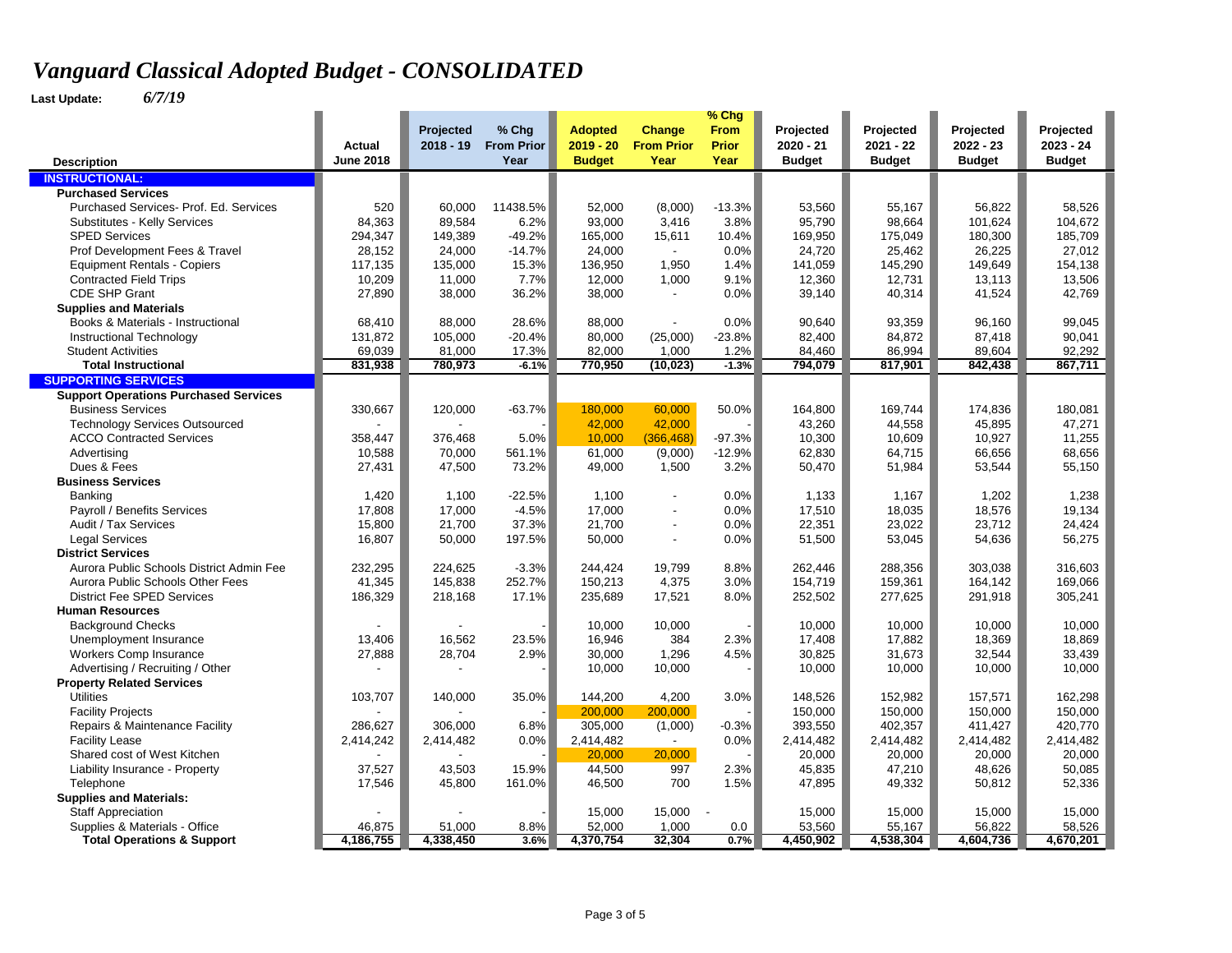|                                                     |                          |                          |                     |                               |                              | $%$ Chg              |                          |                          |                          |                          |
|-----------------------------------------------------|--------------------------|--------------------------|---------------------|-------------------------------|------------------------------|----------------------|--------------------------|--------------------------|--------------------------|--------------------------|
|                                                     | Actual                   | Projected<br>$2018 - 19$ | % Chg<br>From Prior | <b>Adopted</b><br>$2019 - 20$ | Change<br><b>From Prior</b>  | <b>From</b><br>Prior | Projected<br>$2020 - 21$ | Projected<br>$2021 - 22$ | Projected<br>$2022 - 23$ | Projected<br>$2023 - 24$ |
| <b>Description</b>                                  | <b>June 2018</b>         |                          | Year                | <b>Budget</b>                 | Year                         | Year                 | <b>Budget</b>            | <b>Budget</b>            | <b>Budget</b>            | <b>Budget</b>            |
| <b>Grants</b>                                       |                          |                          |                     |                               |                              |                      |                          |                          |                          |                          |
| <b>Title I</b>                                      |                          |                          |                     |                               |                              |                      |                          |                          |                          |                          |
| Teachers-Title 1                                    |                          |                          |                     | 56,439                        | 56,439                       |                      | 56,439                   | 56,439                   | 56,439                   | 56,439                   |
| Benefits-Title 1                                    |                          |                          |                     | 12,000                        | 12,000                       |                      | 12,000                   | 12,000                   | 12,000                   | 12,000                   |
| Professional Development                            |                          |                          |                     | 5,281                         | 5,281                        |                      | 5,281                    | 5,281                    | 5,281                    | 5,281                    |
| Supplies & Materials                                |                          |                          |                     | 11,280                        | 11,280                       |                      | 11,280                   | 11,280                   | 11,280                   | 11,280                   |
| <b>Total Title I</b>                                | $\blacksquare$           | $\sim$                   |                     | 85,000                        | 85,000                       |                      | 85,000                   | 85,000                   | 85,000                   | 85,000                   |
| <b>Title II</b>                                     |                          |                          |                     |                               |                              |                      |                          |                          |                          |                          |
| Purchased Services- Prof. Ed. Services              | $\blacksquare$           |                          |                     | 18.000<br>22,181              | 18,000<br>22,181             |                      | 18.000<br>22,181         | 18,000                   | 18.000                   | 18,000                   |
| Professional Development<br>Supplies & Materials    |                          |                          |                     | 107                           | 107                          |                      | 107                      | 22,181<br>107            | 22,181<br>107            | 22,181<br>107            |
| <b>Total Title II</b>                               | ٠                        |                          |                     | 40,288                        | 40,288                       |                      | 40,288                   | 40,288                   | 40,288                   | 40,288                   |
| <b>Title IV</b>                                     |                          |                          |                     |                               |                              |                      |                          |                          |                          |                          |
| <b>Professional Development</b>                     |                          |                          |                     | 2,582                         | 2,582                        |                      | 2,582                    | 2,582                    | 2,582                    | 2,582                    |
| Community Service - Field Trip                      |                          |                          |                     | 687                           | 687                          |                      | 687                      | 687                      | 687                      | 687                      |
| Supplies & Materials                                | $\overline{\phantom{a}}$ |                          |                     | 19.326                        | 19.326                       |                      | 19.326                   | 19.326                   | 19.326                   | 19.326                   |
| <b>Total Title IV</b>                               | $\blacksquare$           |                          |                     | 22,595                        | 22,595                       | 0.0%                 | 22,595                   | 22,595                   | 22,595                   | 22,595                   |
| <b>Total Grants</b>                                 | $\blacksquare$           | 89,670                   |                     | 147,883                       | 58,213                       | 64.9%                | 147,883                  | 147,883                  | 147,883                  | 147,883                  |
| <b>FOOD SERVICE EXPENSE</b>                         |                          |                          |                     |                               |                              |                      |                          |                          |                          |                          |
| <b>Contracted Services/Nutrition Admin</b>          | 18,856                   | 22,289                   | 0.2                 | 9,129                         | (13, 161)                    | (0.6)                | 9,403                    | 9,685                    | 9,975                    | 10,274                   |
| <b>Other Purchased Services</b>                     | 205,944                  | 198,505                  | (0.0)               |                               | $(198, 505)$ -               |                      |                          |                          |                          |                          |
| Supplies<br>Food                                    | 12,600                   | 26,257<br>233,100        | 1.1                 |                               | $(26, 257)$ -                |                      |                          |                          |                          |                          |
| <b>Total Food Service</b>                           | 250,754<br>488,154       | 480,152                  | (0.1)<br>$-1.6%$    | 9,129                         | $(233, 100) -$<br>(471, 023) | $-98.1%$             | 9,403                    | 9,685                    | 9,975                    | 10,274                   |
| <b>TOTAL EXPENDITURES GENERAL</b>                   | 11,345,367               | 12,889,098               | 13.6%               | 12,473,008                    | (416,090)                    | $-3.2%$              | 12,796,351               | 13,135,720               | 13,463,315               | 13,799,593               |
|                                                     |                          |                          |                     |                               |                              |                      |                          |                          |                          |                          |
|                                                     |                          |                          |                     |                               |                              |                      |                          |                          |                          |                          |
| <b>BEGINNING FUND BALANCE</b>                       | 648,566                  | 1.071.770                | 65.3%               | 1.115.013                     | 43,243                       | 4.0%                 | 1,876,668                | 3,140,468                | 5,270,075                | 7,708,184                |
| <b>TOTAL REVENUES</b>                               | 11.768.572               | 12,932,341               | 9.9%                | 13,234,662                    | 302.322                      | 2.3%                 | 14.060.151               | 15.265.327               | 15.901.424               | 16,475,697               |
| <b>BEGINNING FUND BALANCE &amp; REVENUES</b>        | 12,417,138               | 14,004,111               | 12.8%               | 14,349,676                    | 345,565                      | 2.5%                 | 15,936,819               | 18,405,795               | 21,171,499               | 24, 183, 881             |
|                                                     |                          |                          |                     |                               |                              |                      |                          |                          |                          |                          |
| <b>TOTAL EXPENDITURES</b>                           | 11,345,367               | 12,889,098               | 13.6%               | 12,473,008                    | (416,090)                    | $-3.2%$              | 12,796,351               | 13,135,720               | 13,463,315               | 13,799,593               |
|                                                     |                          |                          |                     |                               |                              |                      |                          |                          |                          |                          |
| <b>ENDING FUND BALANCE</b>                          |                          |                          |                     |                               |                              |                      |                          |                          |                          |                          |
| Unrestricted                                        | 681,542                  | 697,013                  | 2.3%                | 1,455,668                     | 591,539                      | 108.8%               | 2,709,468                | 4,829,075                | 7,257,184                | 9,923,287                |
| <b>Student Accounts</b>                             | 50.000                   | 50,000                   |                     | 50.000                        |                              | 0.0%                 | 50,000                   | 50,000                   | 50,000                   | 50,000                   |
| Tabor Reserve 3%                                    | 340,229                  | 368,000                  | 8.2%                | 371,000                       | 170,116                      | 0.8%                 | 381,000                  | 391,000                  | 401,000                  | 411,000                  |
| <b>Ending Fund Balance</b>                          | 1,071,771                | 1,115,013                | 4.0%                | 1,876,668                     | 761,655<br>$\overline{a}$    | 68.3%                | 3,140,468                | 5,270,075                | 7,708,184                | 10,384,287               |
| <b>Total Expenditures &amp; Ending Fund Balance</b> | 12,417,138               | 14,004,111               | 12.8%               | 14,349,676                    | 345,565                      | 2.5%                 | 15,936,819               | 18,405,795               | 21,171,499               | 24,183,881               |
|                                                     |                          |                          |                     |                               |                              |                      |                          |                          |                          |                          |
| <b>Change in Fund Balance</b>                       | 423,205                  | 43,243                   | $-89.8%$            | 761,655                       | 718,412                      | 1661.3%              | 1,263,800                | 2,129,607                | 2,438,109                | 2,676,103                |
| <b>Percent of Expenditures</b>                      | 3.7%                     | 0.3%                     |                     | 6.1%                          |                              |                      | $9.9\%$                  | 16.2%                    | 18.1%                    | 19.4%                    |
|                                                     |                          |                          |                     |                               |                              |                      |                          |                          |                          |                          |